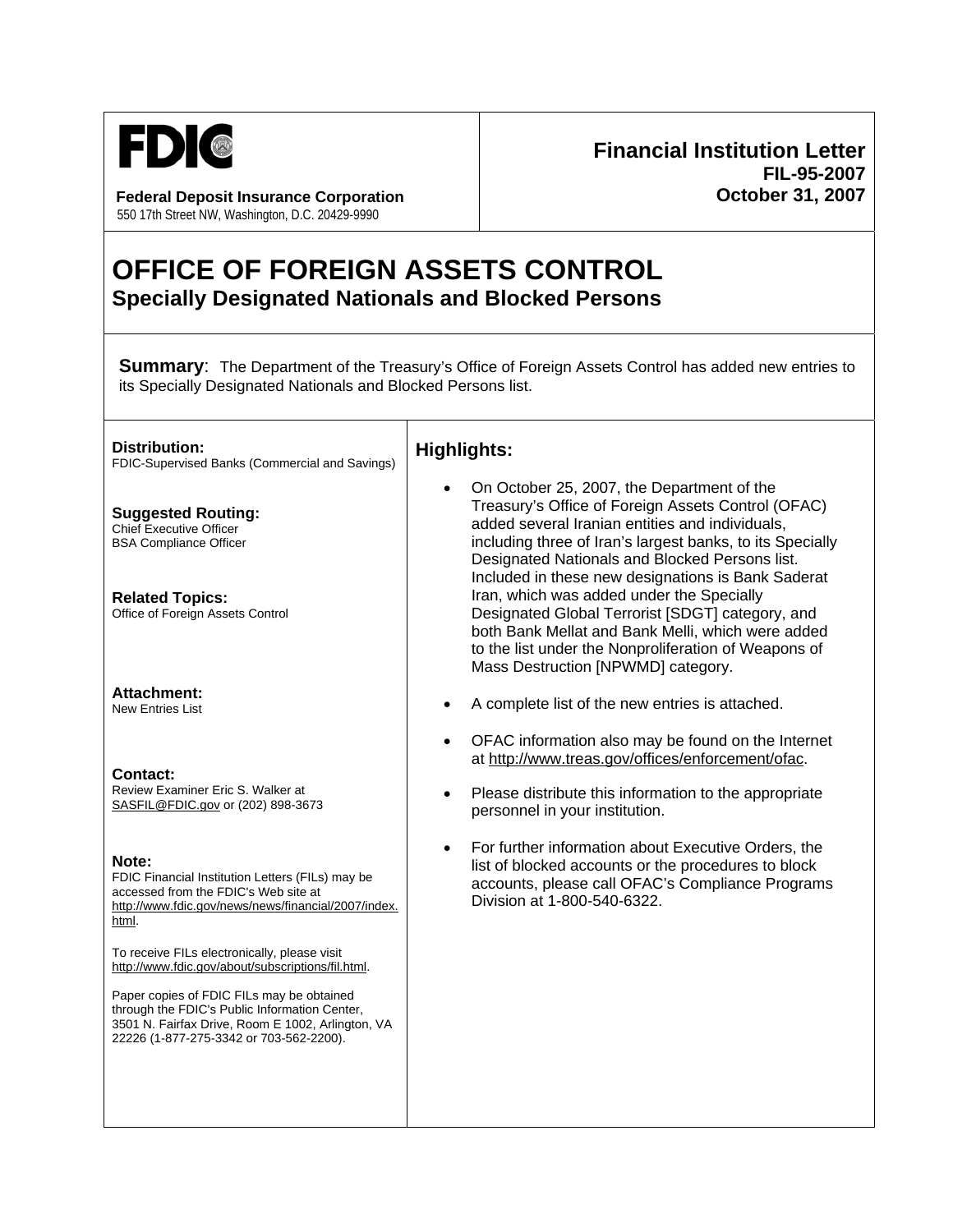## **10/25/2007**

## **The following entities have been named under Executive Order 13224:**

ISLAMIC REVOLUTIONARY GUARD CORPS (IRGC)-QODS FORCE (a.k.a. PASDARAN-E ENGHELAB-E ISLAMI (PASDARAN); a.k.a. SEPAH-E QODS (JERUSALEM FORCE)) [SDGT]

BANK SADERAT IRAN (a.k.a. BANK SADERAT PLC; a.k.a. IRAN EXPORT BANK), PO Box 1269, Muscat 112, Oman; PO Box 4182, Almaktoum Rd , Dubai City, United Arab Emirates; PO Box 316, Bank Saderat Bldg, Al Arooba St, Borj Ave, Sharjah, United Arab Emirates; 5 Lothbury, London, EC2R 7HD, United Kingdom; Alrose Building, 1st floor, Verdun - Rashid Karame St, Beirut, Lebanon; PO Box 15175/584, 6th Floor, Sadaf Bldg, 1137 Vali Asr Ave, 15119-43885, Tehran, Iran; Borj Albarajneh Branch - Alholom Bldg, Sahat Mreijeh, Kafaat St, Beirut, Lebanon; Sida Riad Elsoleh St, Martyrs Square, Saida, Lebanon; PO Box 2256, Doha, Qatar; No 181 Makhtoomgholi Ave, 2nd Floor, Ashgabat, Turkmenistan; PO Box 700, Abu Dhabi, United Arab Emirates; PO Box 16, Liwara Street, Ajman, United Arab Emirates; PO Box 1140, Al-Am Road, Al-Ein Al Ain, Abu Dhabi, United Arab Emirates; PO Box 4182, Murshid Bazar Branch, Dubai City, United Arab Emirates; Sheikh Zayed Rd, Dubai City, United Arab Emirates; Khaled Bin Al Walid St, Dubai City, United Arab Emirates; PO Box 5126, Beirut, Lebanon; 16 rue de la Paix, 75002 Paris, France; PO Box 15745-631, Bank Saderat Tower, 43 Somayeh Avenue, Tehran, Iran; Postfach 160151, Friedenstr 4, Frankfurt am Main D-603111, Germany; Postfach 112227, Deichstrasse 11, 20459 Hamburg, Germany; PO Box 4308, 25-29 Venizelou St, GR 105 64 Athens, Attica, Greece; Aliktisad Bldg, 3rd floor, Ras El Ein Street, Baalbak, Baalbak, Lebanon; Alghobeiri Branch - Aljawhara Bldg, Ghobeiry Blvd, Beirut, Lebanon; all offices worldwide [SDGT]

The following individuals have been named under Executive Order 13382:

AHMADIAN, Ali Akbar (a.k.a. AHMADIYAN, Ali Akbar); DOB circa 1961; POB Kerman, Iran; citizen Iran; nationality Iran (individual) [NPWMD]

BAHMANYAR, Bahmanyar Morteza; DOB 31 Dec 1952; POB Tehran, Iran; Passport I0005159 (Iran); alt. Passport 10005159 (Iran) (individual) [NPWMD]

DASTJERDI, Ahmad Vahid (a.k.a. VAHID, Ahmed Dastjerdi); DOB 15 Jan 1954; Diplomatic Passport A0002987 (Iran) (individual) [NPWMD]

ESMAELI, Reza-Gholi; DOB 3 Apr 1961; POB Tehran, Iran; Passport A0002302 (Iran) (individual) [NPWMD]

HEJAZI, Mohammad; DOB circa 1959; citizen Iran; nationality Iran (individual) [NPWMD]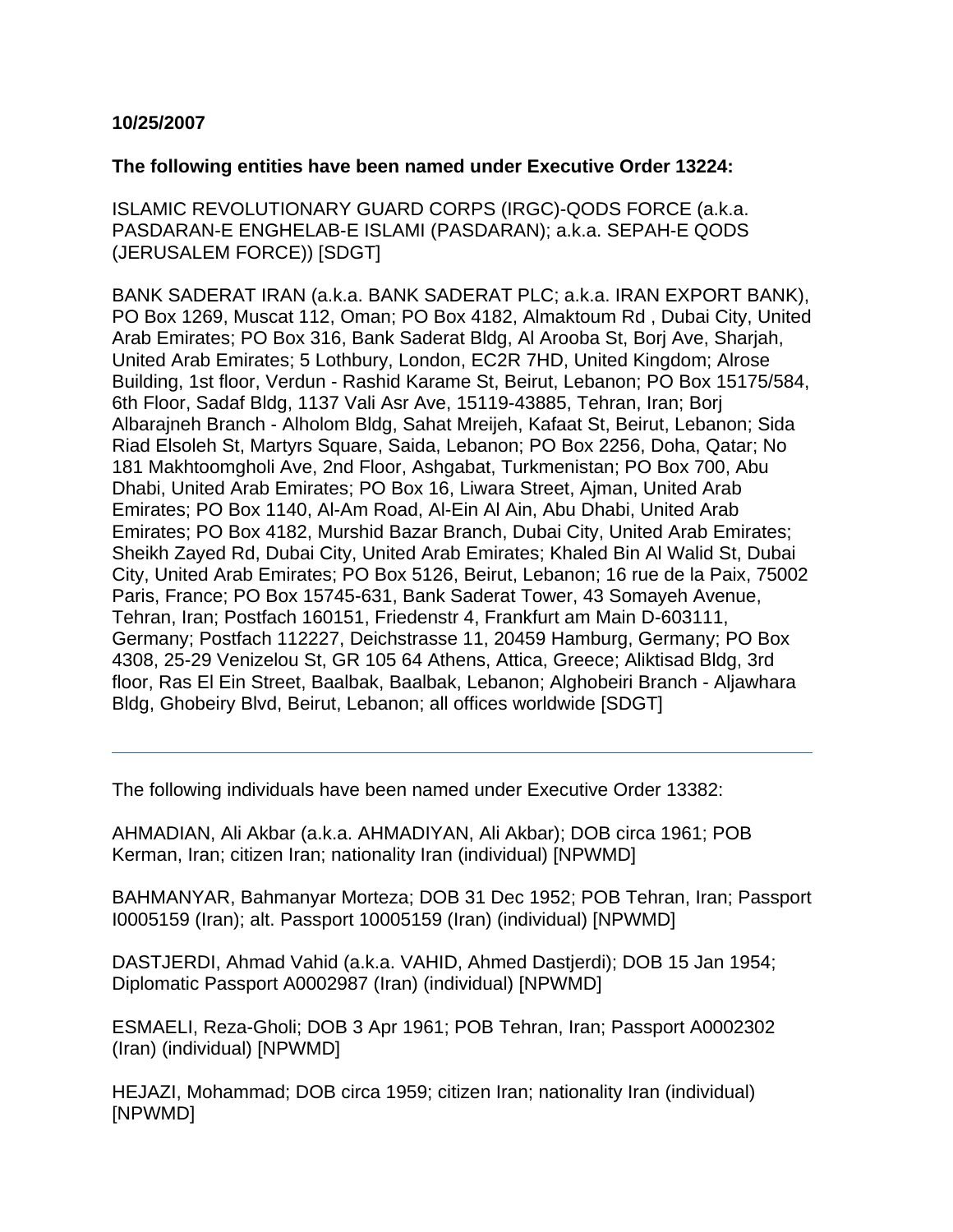REZAIE, Morteza (a.k.a. REZAI, Morteza); DOB circa 1956; citizen Iran; nationality Iran (individual) [NPWMD]

SALIMI, Hosein (a.k.a. SALAMI, Hoseyn; a.k.a. SALAMI, Hossein; a.k.a. SALAMI, Hussayn); citizen Iran; nationality Iran; Passport D08531177 (Iran) (individual) [NPWMD]

SOLEIMANI, Qasem (a.k.a. SALIMANI, Qasem; a.k.a. SOLAIMANI, Qasem; a.k.a. SOLEMANI, Qasem; a.k.a. SOLEYMANI, Ghasem; a.k.a. SOLEYMANI, Qasem; a.k.a. SULAIMANI, Qasem; a.k.a. SULAYMAN, Qasmi; a.k.a. SULEMANI, Qasem); DOB 11 Mar 1957; POB Qom, Iran; citizen Iran; nationality Iran; Diplomatic Passport 008827 (Iran) issued 1999 (individual) [NPWMD]

The following entities have been named under Executive Order 13382:

ARIAN BANK (a.k.a. ARYAN BANK), House 2, Street Number 13, Wazir Akbar Khan, Kabul, Afghanistan [NPWMD]

BANK KARGOSHAEE (a.k.a. KARGOSA'I BANK), 587 Mohammadiye Square, Mowlavi St., Tehran 11986, Iran [NPWMD]

BANK MELLAT, 327 Taleghani Avenue, Tehran 15817, Iran; P.O. Box 11365-5964, Tehran 15817, Iran; all offices worldwide [NPWMD]

BANK MELLI IRAN ZAO, Number 9/1, Ulitsa Mashkova, Moscow 103064, Russia [NPWMD]

BANK MELLI, Ferdowsi Avenue, P.O. Box 11365-171, Tehran, Iran; all offices worldwide [NPWMD]

GHARARGAHE SAZANDEGI GHAEM (a.k.a. GHARARGAH GHAEM), No. 25, Valiasr St., Azadi Sq., Tehran, Iran [NPWMD]

GHORB KARBALA (a.k.a. GHARARGAH KARBALA; a.k.a. GHARARGAH SAZANDEGI KARBALA-MOASSESEH TAHA), No. 2 Firouzeh Alley, Shahid Hadjipour St., Resalat Highway, Tehran, Iran [NPWMD]

GHORB NOOH, P.O. Box 16765-3476, Tehran, Iran [NPWMD]

HARA COMPANY (a.k.a. HARA INSTITUTE), Tehran, Iran [NPWMD]

ISLAMIC REVOLUTIONARY GUARD CORPS (a.k.a. AGIR; a.k.a. IRANIAN REVOLUTIONARY GUARD CORPS; a.k.a. IRG; a.k.a. IRGC; a.k.a. ISLAMIC REVOLUTIONARY CORPS; a.k.a. PASDARAN; a.k.a. PASDARAN-E ENGHELAB-E ISLAMI; a.k.a. PASDARAN-E INQILAB; a.k.a. REVOLUTIONARY GUARD; a.k.a. REVOLUTIONARY GUARDS; a.k.a. SEPAH; a.k.a. SEPAH PASDARAN; a.k.a. SEPAH-E PASDARAN-E ENQELAB-E ESLAMI; a.k.a. THE ARMY OF THE GUARDIANS OF THE ISLAMIC REVOLUTION; a.k.a. THE IRANIAN REVOLUTIONARY GUARDS), Tehran, Iran [NPWMD]